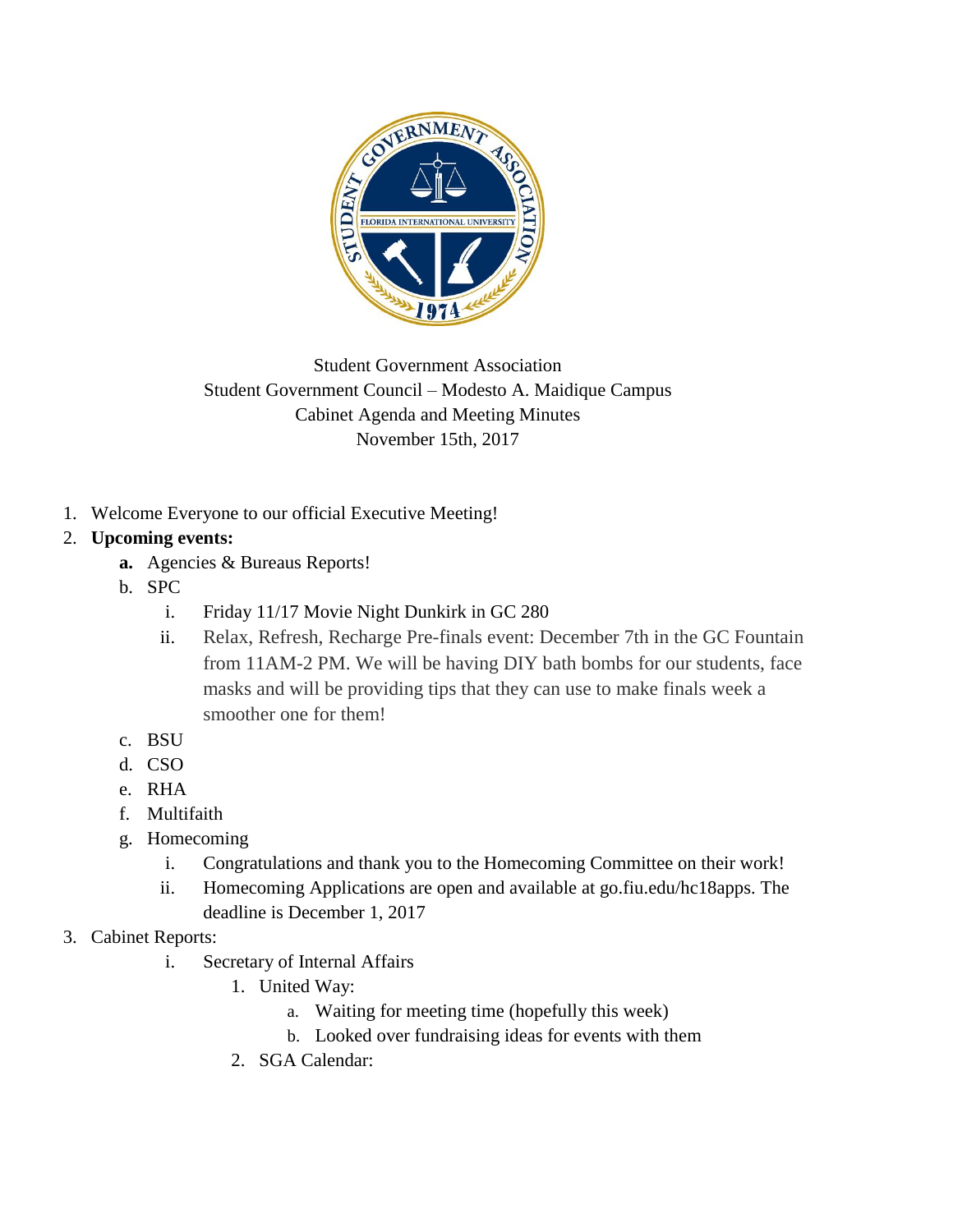- a. Contacted Orgsync Calendar's organizer to see if he can add SGA events to it (alternate of Gmail or Outlook calendar)
- ii. Secretary of Media Relations
	- 1. Working on graphic for the food pantry drive
- iii. Secretary of Leadership and Development
	- 1. Had Krista send an email regarding the student experience survey
- iv. Secretary of Sustainability
	- 1. New Project?
		- a. Aquarius BBC MMC Lakes
	- 2. Tabling this morning
	- 3. Recycling bottles
		- a. FIU Stadium
		- b. Green Library
		- c. Engineering Center
		- d. Student Academic Success Center
		- e. SGA Office
		- f. Possibly Housing
	- 4. Sweetwater Garden Project
		- i. Pushed date back to January 6th
- v. Secretary of Governmental Relations
	- 1. Student Lobbyist
		- i. Info session date for advocacy program December 7th
- vi. Secretary of Educational Programs
	- 1. Emailed Interns with updates (Shadowing, retreat, meetings, events) i. Event on January 23rd from 11am-2pm
	- 2. Intern meeting (11/7)
	- 3. CLS,Secret Santa
	- 4. Sent out Doodles for interns to attend events
	- 5. Sent out email to cabinet/Senate about intern shadowing
	- 6. Helped making food pantry boxes
	- 7. Reached out to BSU and they told me that the would reach out to me in the week to come.
	- 8. Started Secret Santa for SGA
	- 9. Communicated with SGA BBC program Gerald
- vii. Secretary of Student life
	- 1. Contacted CSO to follow up on Engineering Center Initiatives
	- 2. THURSDAY NOV.16 @4:30 TABLING AT THE HOUSING QUAD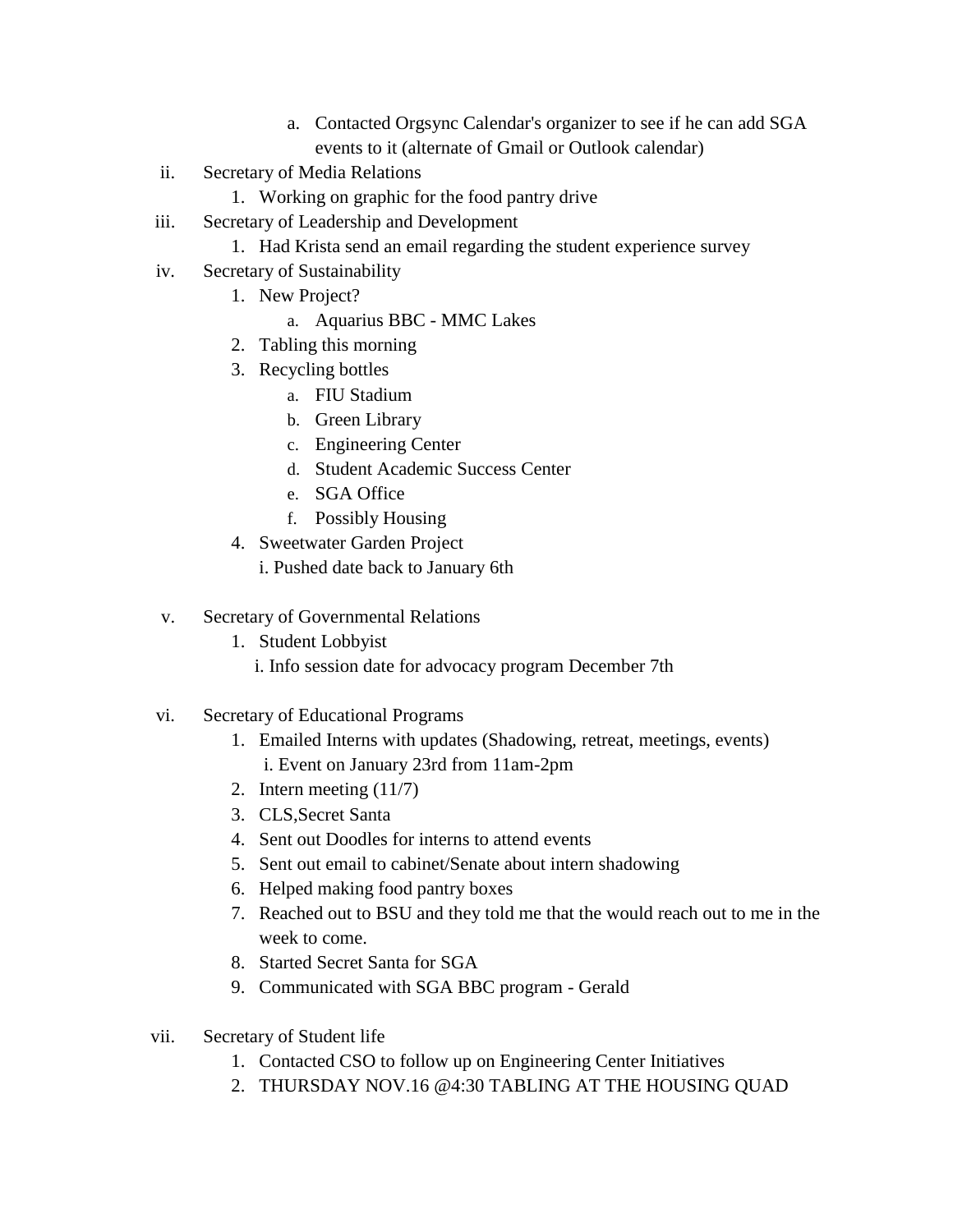- 3. Meeting w/ Housing Director 11/29 to talk about printings in the halls
- 4. Panther Dining Outreach addressing International Students concern
- viii. Elections Commissioner
	- 1. -This week I conducted interviews for the board
	- 2. -Emailed all applicants for the vacancy positions.
- ix. Secretary of Diversity and Inclusion
	- 1. Gender inclusive bathrooms:
		- a. Talking to Scott Jones about BBC bathroom
	- 2. International Students:
		- a. Meeting with the committee for the job fair in the spring
	- 3. Trans Awareness week event this Friday 11/17 in the GC pit from 11am-2pm
	- 4. Homeless awareness week by AB from 3-5pm
- x. Secretary of Academic and Health Affairs
	- 1. Food Pantry Campaign
		- a. Its Underway!!!!!!! Lasts until 11/17 at 5pm
		- b. Offices participating include CLS, BSU, SGA
	- 2. 24/5 \*NEW\* starts November 27th
		- a. Collaborating with BSU to promote 24/5 before and during finals week.
	- 3. Recharge for Finals
		- a. Full Schedule is done!!!
		- b. Giveaways and Food have been ordered.
- xi. Secretary of Transportation
	- 1. Meeting with Mayor Gomez from the Police Department in regards to Safety and the Guardian App
		- a. Police Department wants to partner to promote the Guardian App as a solution to the ongoing safety issues
	- 2. Send police officers along with Krista to do chapter and council visits
	- 3. Reserve GC Pit/table for free giveaways if students download the app on their phones
	- 4. If there are any other ideas on how to promote the app please let me know :)
		- a. Mayor Gomez will look into adding more blue lights in housing and in the current bus stop depending on their budget
		- b. If budget is the issue on installing the blue lights then they would like SGA to help
		- c. RedCoach Thanksgiving tickets still on hold with Parking
		- d. Panther Mover Banner edit design